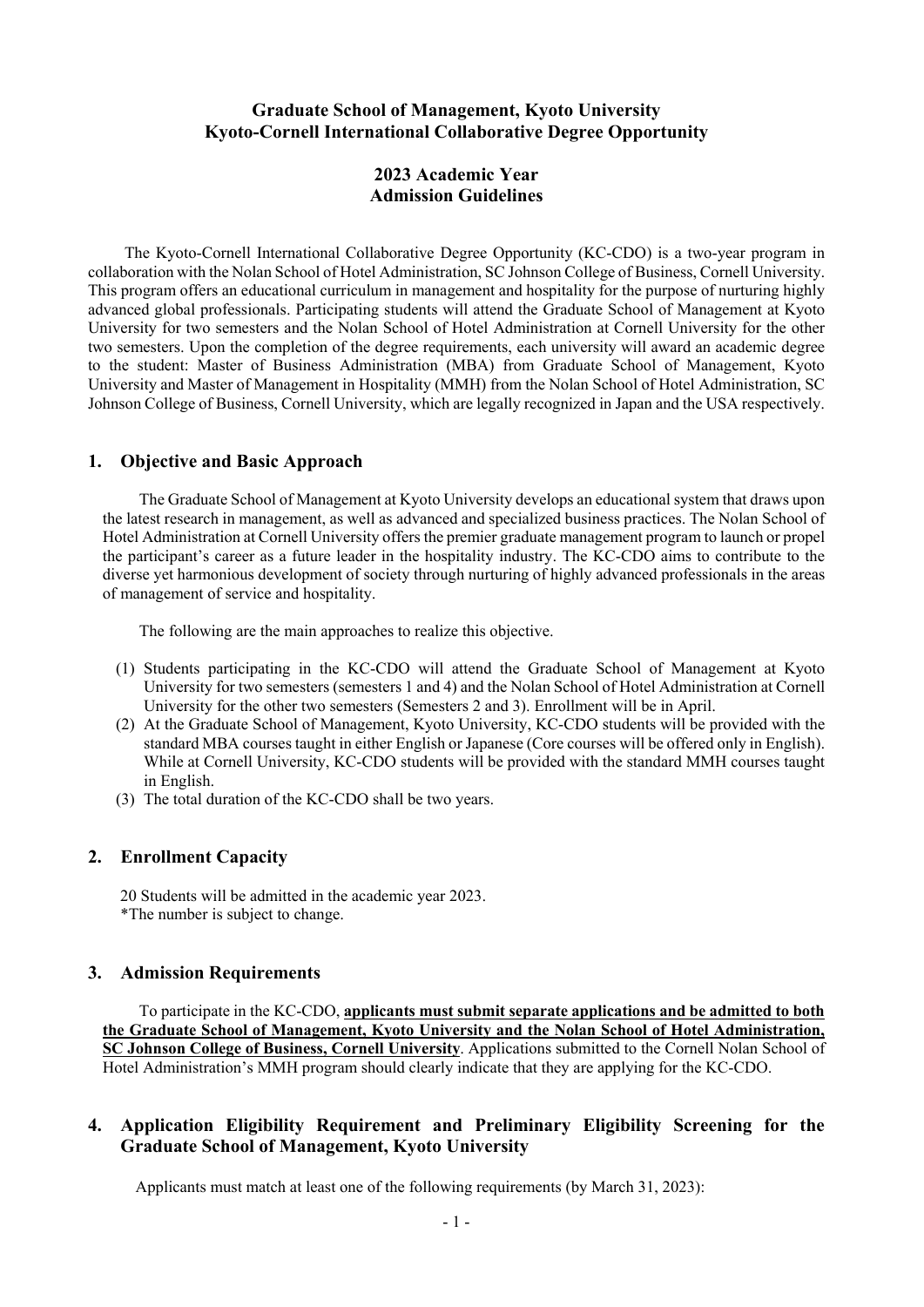- (1) Individuals who have graduated (or are expected to graduate by March 31, 2023) from a Japanese university.
- (2) Individuals who have received (or are expected to complete by March 31, 2023) a bachelor's degree in accordance with the regulations stipulated in Section Paragraph 4, Article 104 of the School Education Law.
- (3) Individuals who have completed (or are expected to complete by March 31, 2023) 16 years of education and have received (or are expected to receive by March 31, 2023) a bachelor's degree in a foreign country. [See note 1.]
- (4) Individuals who have completed an equivalent of 16 years of foreign school education through distance learning while residing in Japan.
- (5) Individuals who have completed a foreign university curriculum in Japan (only if completion of the curriculum is treated as completion of 16 years of school education in the said foreign country) at an educational facility that has been accredited as having an approved curriculum under the educational system of the said country and is also designated by the Minister of the Ministry of Education, Culture, Sports, Science and Technology (hereinafter referred to "the Minister of MEXT") in Japan.
- (6) Individuals who have received (or are expected to complete by March 31, 2023) a bachelor's degree (including degrees equivalent thereto) by completing more than 3 years of education in a foreign university or a foreign institution (including by completing a foreign school education through distance learning while residing in Japan and by completing a foreign university curriculum in Japan at an educational facility accredited as having an approved curriculum under the educational system of the said country and is also designated by the Minister of MEXT).
- (7) Individuals who have completed an advanced professional course at a higher vocational school designated by the Minister of MEXT, on or after the date designated by the Minister of MEXT.
- (8) Individuals designated by the Minister of MEXT.
- (9) Individuals who have been enrolled more than 3 years in a university and are determined by the Graduate School of Management to have received excellent achievement ratings in prescribed subjects. [See note 2.]
- (10) Individuals who are determined by the Graduate School of Management to have completed an education equivalent to a university degree and are at least 22 years old by March 31, 2023. [See note 2.]
- Note 1: Requirement (3) includes individuals who have completed an equivalent of 16 years of education but have less than 16 years due to skipped (advanced) grades.

### Note 2: **Those who are applying under requirement (9) or (10) must undergo a preliminary eligibility screening process before applying. Other applicants do not need to undergo this preliminary eligibility screening process.**

Those requiring screening should download the guidelines for "Preliminary Eligibility Screening" and "Application Form for Preliminary Eligibility Screening," fill out the application form and submit all necessary documents to the Graduate School of Management during the period specified below.

### **Submission period for preliminary eligibility screening materials August 18 - August 24, 2022**

Send the documents via email, registered mail or an international delivery service (such as EMS, DHL, FedEx, etc.). The documents must be delivered within the period specified above.

Note 3: Email and phone inquiries regarding application eligibility cannot be answered for any reason**.** Applicants who are unsure of their eligibility are suggested to undergo the preliminary eligibility screening process. Applications submitted under the requirements (9) or (10) which have not undergone the preliminary eligibility screening will not be accepted.

Preliminary eligibility screening results will be sent to the applicant via email. Do not deposit the application fee, do not register online, and do not send the applications until you receive the results.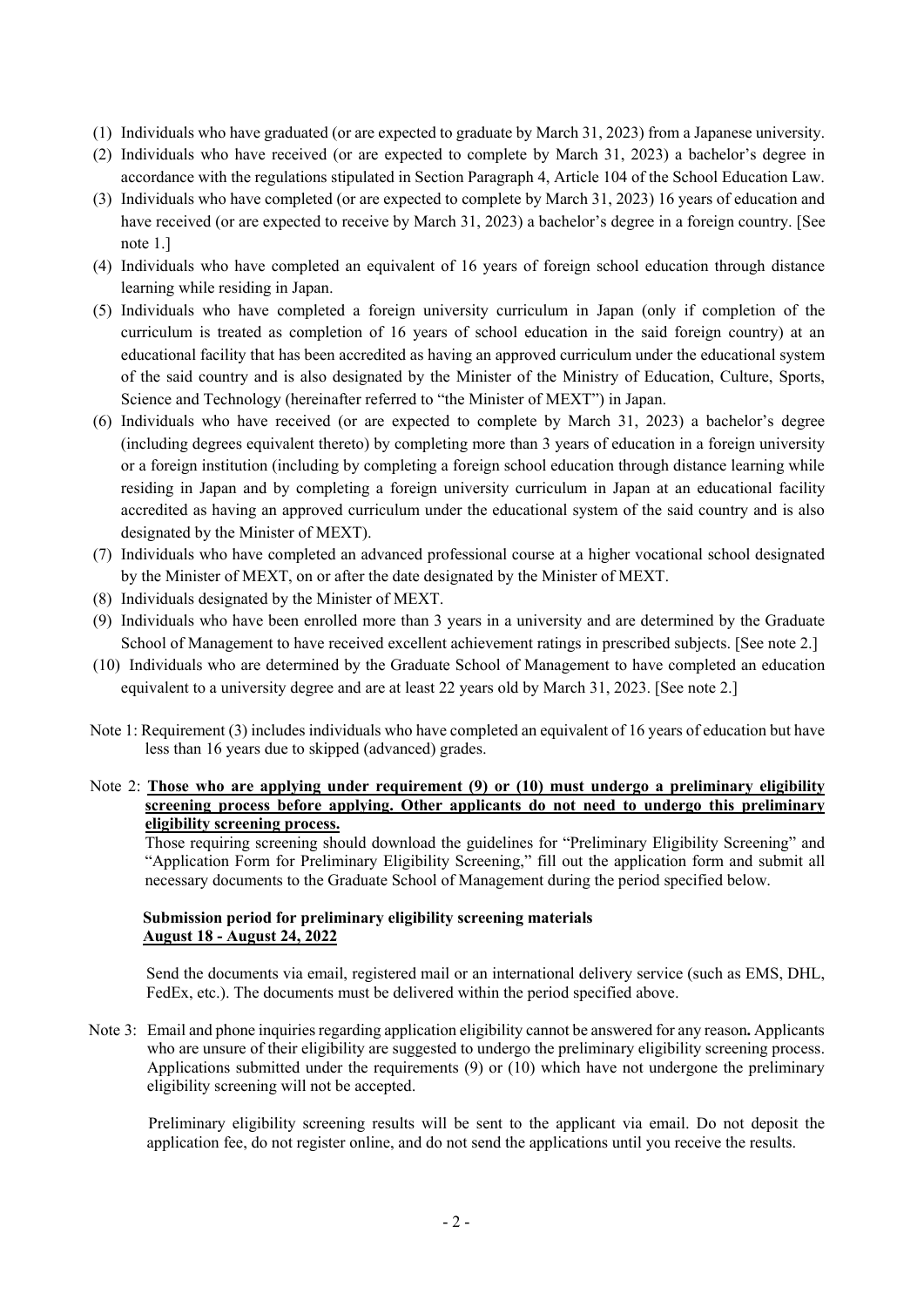# **5. Application Process to the Graduate School of Management, Kyoto University**

(1) Web Registration

All applicants are required to register their information through the following website before submitting the application materials.

https://www.webshutsugan.com/kyoto-u-daigakuin-en/

After registration, applicants are able to pay the application fee and print out the web application form.

# **Web Registration Period September 1 to 5 p.m. on September 16, 2022**

(2) Application Fee Payment

 Application Fee: 10,000 Yen Payment Period: **September 1 to 5 p.m. on September 16, 2022**

\*If you cannot pay with a credit card (including your family's card), you are required to contact Graduate School of Management Administrative Office **by September 9, 2022**. \*The application fee is not refundable.

(3) Application Forms

All application forms for the KC-CDO will only be available on our website. https://www.gsm.kyoto-u.ac.jp/en/admissions/guidelines/cornell/

(4) Application Items

|                                                                        | Form   | <b>Notes</b>                                                                                                                                                                                                                                                                                                                                                                                                                                                                                                                                    |
|------------------------------------------------------------------------|--------|-------------------------------------------------------------------------------------------------------------------------------------------------------------------------------------------------------------------------------------------------------------------------------------------------------------------------------------------------------------------------------------------------------------------------------------------------------------------------------------------------------------------------------------------------|
| 1. Web Application Form                                                | Online | After completing the web application and the payment, the form is<br>automatically generated. Log in to the web application site and print<br>out the form. Photo is not required.                                                                                                                                                                                                                                                                                                                                                              |
| 2. Application Form                                                    | Form 1 | Complete all sections and attach a photo (facing forward, from<br>shoulder up, no hat, and taken within the past three months).                                                                                                                                                                                                                                                                                                                                                                                                                 |
| 3. Detailed Educational<br>Background and<br><b>Employment History</b> | Form 2 | Provide your detailed educational background and employment<br>history. Write the educational level (elementary, junior high, high<br>school, etc.) as well.                                                                                                                                                                                                                                                                                                                                                                                    |
| 4. Two Letters of<br>Recommendation                                    | Form 3 | Submit two letters of recommendation by professionals and<br>individuals who have relationships with you as an applicant. The<br>forms must be completed in Japanese or English and submitted via<br>email directly from the recommender's official working email<br>address.<br>Send it to: $kc\text{-}cdo(\omega_{\text{mail2.add}}m.kyoto\text{-}u.ac.jp)$<br>Subject: Recommendation for *** (your name)<br>Insert a list of your recommenders in your application. Include their<br>name, organization and official working email address. |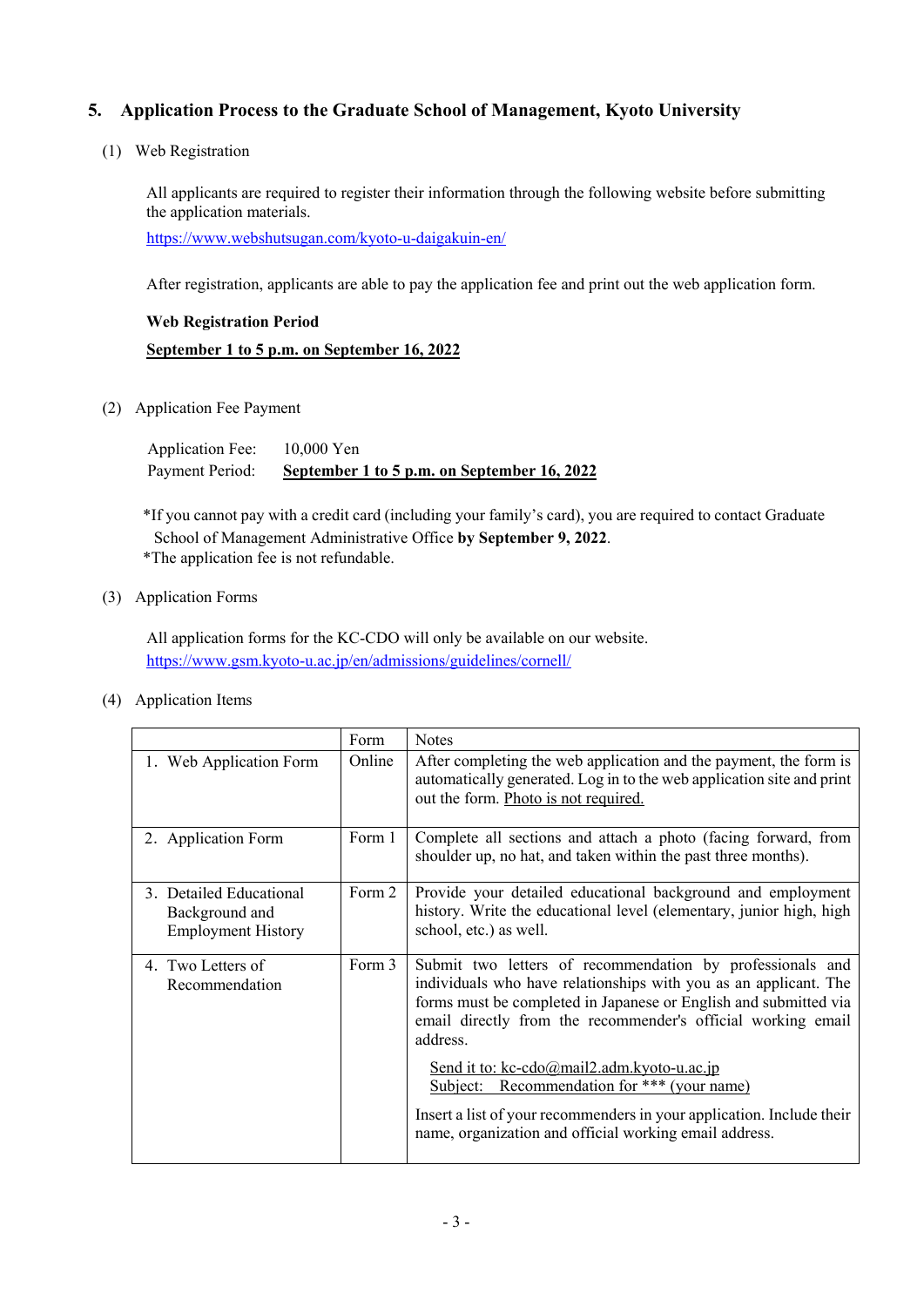|    | 5. Essays                                                                                                            | Form 4 | Respond to the essay questions on the form. Answer each question<br>within the designated length. Attach the "Essay Questions" form as<br>a cover sheet.                                                                                                                                                                                                                                                                                                                                                                                                                                                                                                                                                                                                                                                                                                                                                                                                                                                                                                                                                                                                                                                                                                                                                                 |
|----|----------------------------------------------------------------------------------------------------------------------|--------|--------------------------------------------------------------------------------------------------------------------------------------------------------------------------------------------------------------------------------------------------------------------------------------------------------------------------------------------------------------------------------------------------------------------------------------------------------------------------------------------------------------------------------------------------------------------------------------------------------------------------------------------------------------------------------------------------------------------------------------------------------------------------------------------------------------------------------------------------------------------------------------------------------------------------------------------------------------------------------------------------------------------------------------------------------------------------------------------------------------------------------------------------------------------------------------------------------------------------------------------------------------------------------------------------------------------------|
|    | 6. Interview: Video Essay                                                                                            | Online | After you complete web registration and application fee payment,<br>you will be invited to record an online video essay. Details will be<br>provided via email. Please allow enough time to receive the email<br>and record the video after the web registration.                                                                                                                                                                                                                                                                                                                                                                                                                                                                                                                                                                                                                                                                                                                                                                                                                                                                                                                                                                                                                                                        |
| 7. | Official Transcript of<br>Academic Record                                                                            |        | Submit an original official academic transcript showing the<br>completion of an undergraduate degree certified by your university<br>president/department head. Both digital (e-transcript) and printed<br>version are accepted. A regular photocopy is not sufficient.<br>Only English and Japanese language documents will be accepted.<br>If the certificate in English or Japanese is not available at your<br>school, translation by authority must be attached with the original.<br>If you also have a graduate degree, please submit its academic<br>transcript, too.                                                                                                                                                                                                                                                                                                                                                                                                                                                                                                                                                                                                                                                                                                                                            |
| 8. | Official Undergraduate<br>Degree Certification or<br><b>Expected Graduation</b><br>Certification of<br>Undergraduate |        | Submit an original official undergraduate degree certification by<br>your university's president/department head. Both digital (e-<br>diploma/e-transcript) and printed version are accepted. A regular<br>photocopy is not sufficient.<br>Only English and Japanese language documents will be accepted.<br>If the certificate in English or Japanese is not available at your<br>school, translation by authority must be attached with the original.<br>*If your school does not provide a certificate of degree completion,<br>you are required to submit an official diploma or academic<br>transcript, which shows the completion date of your bachelor's<br>degree.<br>*Graduates from universities in China must also include<br>photocopies of the diploma (毕业证书) and the degree certification<br>(学士学位证书). You are not required to apply for the AAO system<br>of Kyoto University. (Original documents or documentation<br>verifying the completion of secondary school may be requested at<br>a later date for verification purposes.)<br>*Current students enrolled in universities that do not provide<br>prospective degree completion certificates may submit an official<br>letter or certificate signed by the department dean. This document<br>must state the date of prospective degree completion. |
|    | 9. Proof of Application Fee<br>Payment                                                                               |        | [If paid by credit card]<br>Submit the photocopy of the email "Kyoto University Notification<br>of completion of payment of application fees", which states that you<br>paid the fee by credit card.<br>[If paid at a convenience store, ATM or via Internet Banking (in<br>Japan only)]<br>Submit the photocopy of the receipt.                                                                                                                                                                                                                                                                                                                                                                                                                                                                                                                                                                                                                                                                                                                                                                                                                                                                                                                                                                                         |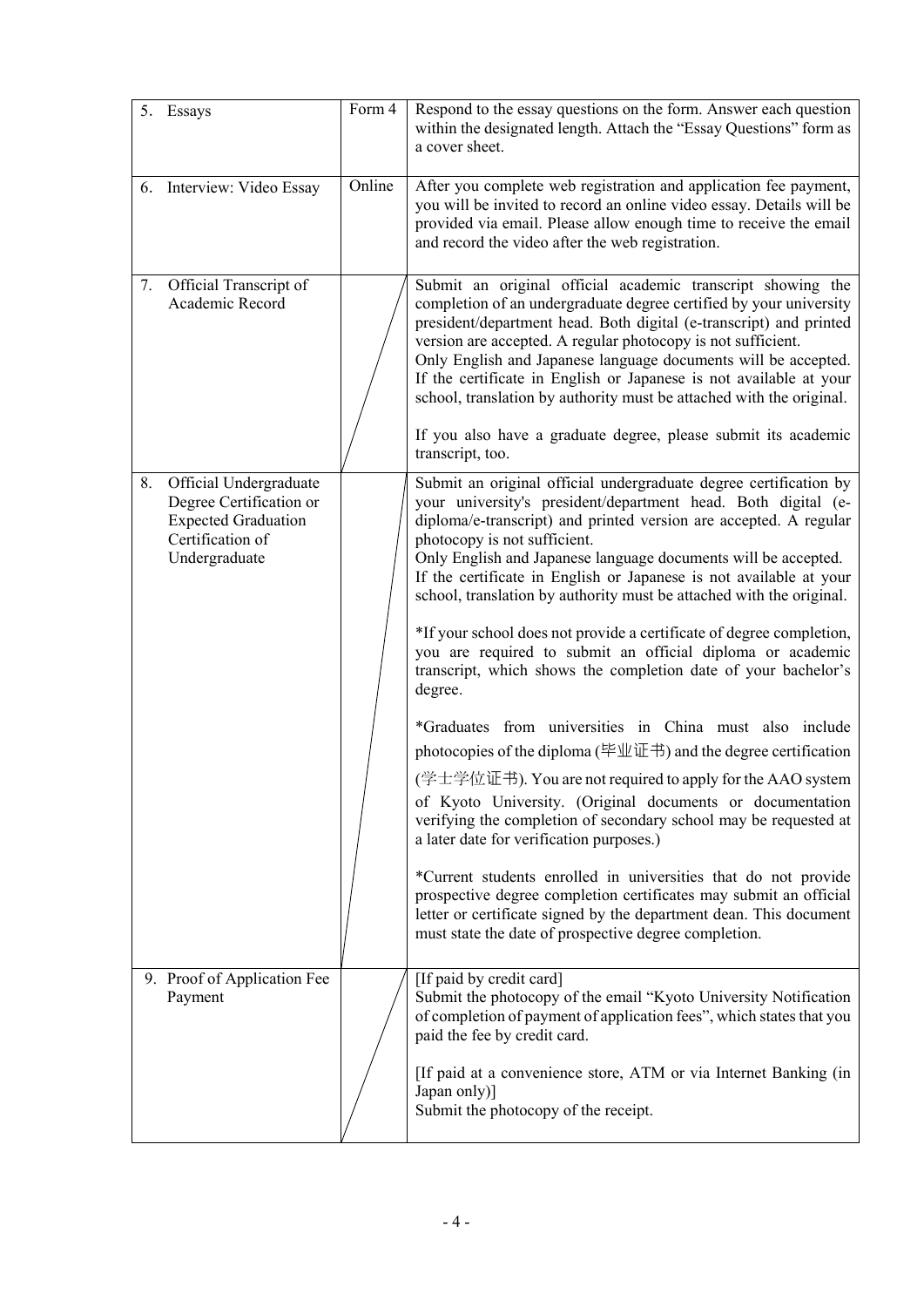| 10. TOEFL/IELTS/<br>Duolingo English Test<br>Scores                                                                           |        | Scores must be dated within two years of the application deadline.<br>See the details below. Photocopy of the official score report is<br>accepted.                                                                                                                                                                                        |
|-------------------------------------------------------------------------------------------------------------------------------|--------|--------------------------------------------------------------------------------------------------------------------------------------------------------------------------------------------------------------------------------------------------------------------------------------------------------------------------------------------|
| 11. GMAT or GRE Scores<br>(Optional)                                                                                          |        | Scores must be dated within five years of the application deadline.<br>See the details below. Photocopy of the official score report is<br>accepted.                                                                                                                                                                                       |
| 12. Passport Copy                                                                                                             |        | The copy must include the applicant's name, photo, passport<br>number, expiration date, and place of issue.                                                                                                                                                                                                                                |
| 13. [For International<br>Applicants Residing in<br>Japan Only]<br>Residence Certificate or<br>Photocopy of Residence<br>Card |        | Submit a residence certificate issued by your city office within three<br>months, or a photocopy of your residence card.<br>[Residence Certificate]<br>Should state name, nationality, date of birth, status, period of stay,<br>and current address.<br>[Photocopy of Residence Card]<br>Make sure to copy both sides of the entire card. |
| 14. KC-CDO Application<br>Material Check List                                                                                 | Form 5 | Check the completed items.                                                                                                                                                                                                                                                                                                                 |

### **ATTENTION**

- Download the forms and type in your information in English. If you are submitting physical copies, print all documents on either A4 or letter size paper with single-side printing.
- Applications which are incomplete, incorrect, missing supporting evidence, or which arrived after the deadline will not be accepted.
- Application materials cannot be returned except original degree certification upon request.

# – **TOEFL/IELTS/Duolingo English Test Scores**

- a) TOEFL: The Official Score Record or its photocopy of TOEFL-iBT (Internet-Based Test) scores will be accepted. Please note that the TOEFL-ITP (Institutional Testing Program) Score Record without a photo will not be accepted.
- b) IELTS: The Test Report Form or its photocopy will be accepted.
- c) Desirable English language proficiency: TOEFL iBT score of 100 or higher. Suggested section minimums are: Speaking: 22, Reading: 20, Listening: 15, and Writing: 20. IELTS overall band score of 7.0 or higher. Duolingo English Test score of 120 or higher.
- d) English proficiency test scores are not required if the applicant meets at least one of the following criteria:
- Is a citizen or permanent resident of the United States, the United Kingdom, Ireland, Australia, New Zealand, or Canada (except Quebec). Applicants who are citizens of India, Pakistan, the Philippines, Hong Kong, or Singapore, etc. are not exempt from the English proficiency proof requirement.
- At the time you enroll in Kyoto University, you will have studied in full-time status for at least two academic years within the last five years in the United States, the United Kingdom, Ireland, Australia, or New Zealand, or with English-language instruction in Canada or South Africa. You must submit a transcript that shows you have attended college in one of these approved locations.

### – **GMAT/GRE Scores (optional)**

GMAT/GRE is one way to demonstrate your quantitative competency. If the score is not submitted, your quantitative skill will be assessed based on other documents in your application.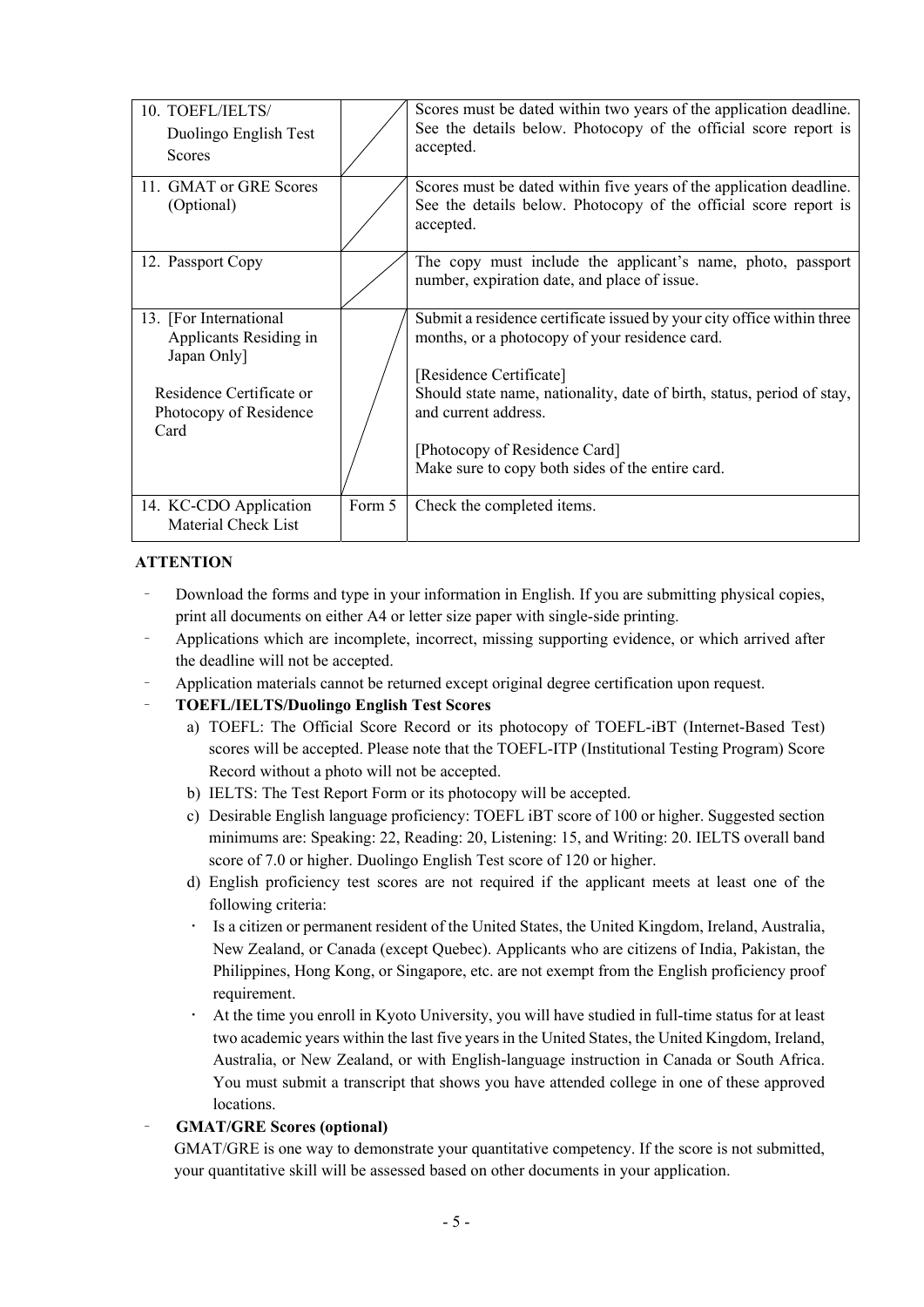#### (5) Submission of Application

Applicants must submit all documents via email or postal mail during the application period. If you are sending physical copies, be sure to send them via registered mail, EMS, or an international courier service (such as DHL, FedEx, etc.). Applications brought to the GSM Administrative Office in person will not be accepted under any circumstances.

Application Period

#### **September 1 to 5 p.m. on September 16, 2022**

Submit applications to:

kc-cdo@mail2.adm.kyoto-u.ac.jp Graduate School of Management Administrative Office (KC-CDO), Kyoto University Yoshida-Honmachi, Sakyo, Kyoto, 606-8501, Japan Phone: +81-75-753-3498

(6) Examinee's Number

After the applications have been accepted, examinee's numbers will be emailed to the addresses written on the application on October 3, 2022.

### **6. Application Process to the Nolan School of Hotel Administration, Cornell University**

Applicants must submit separate applications to the Master of Management in Hospitality (MMH) program of the Nolan School of Hotel Administration, Cornell SC Johnson College of Business. A separate application fee shall be paid to Cornell University. The application information for the program can be found on the following website.

https://sha.cornell.edu/admissions-programs/graduate/mmh/admissions/application-requirements/

Applicants should clearly indicate that they are applying for the KC-CDO.

Application Deadline to Cornell University

### **September 16, 2022 (EDT)**

Questions and concerns regarding the application process to Cornell University shall be directed to the Nolan School of Hotel Administration at the Cornell SC Johnson College of Business: mmh@sha.cornell.edu

# **7. Selection Process at the Graduate School of Management, Kyoto University**

#### Document Evaluation

Based on the submitted application, the applicant will be evaluated regarding his/her desire to study, the suitability of that desire, and his/her fundamental ability to study various areas of management.

### **8. Announcement of Successful Applicants**

(1) Time of Announcement

### **3 p.m. on October 28, 2022**

(2) How to Check the Result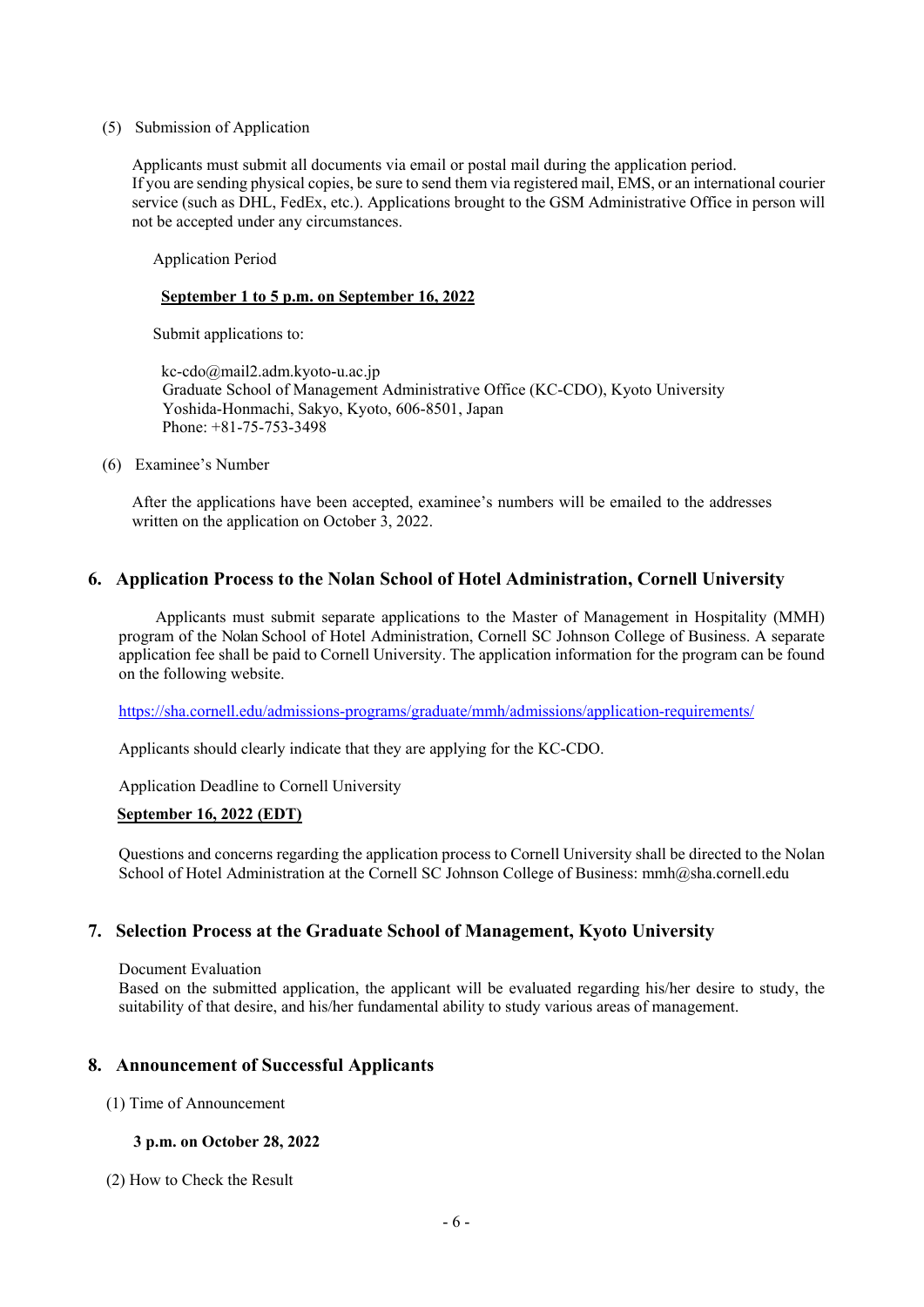Successful applicants will be announced on the website of the Graduate School of Management at Kyoto University by their examinee's number. Successful applicants will also receive an acceptance letter by postal mail. Telephone and email inquiries regarding the result will not be answered. https://www.gsm.kyoto-u.ac.jp/en/admissions/infomation/cornell/

To become a student of the KC-CDO, applicants must be admitted to both Kyoto University and Cornell University. Applicants who are not admitted to one of the universities may still be eligible for admission to the other university if they satisfy its admission requirements. Once you are admitted to both of Kyoto University and Cornell University as a KC-CDO student, you are expected to enroll in both of them.

# **9. Enrollment Date**

April 1, 2023

# **10. Admission Fee and Tuition**

Students must pay admission fees/ tuition to Kyoto University and Cornell University separately.

The notice of admission and enrollment procedures of Kyoto University will be sent to all successful applicants in mid-February.

For Kyoto University:

Admission Fee: 282,000 Yen Tuition: 267,900 Yen per semester

The fees above are subject to change. If the above amounts are revised at or after enrollment, the new amounts shall apply thereafter. The tuition exemption at Kyoto University may be available for a limited number of students.

The tuition and financing information of Cornell University can be found on the following website. Please make sure to check the latest information before applying.

https://sha.cornell.edu/admissions-programs/graduate/mmh/admissions/tuition-financing/

# **11. Degree Requirements and Curriculum Guidelines**

(1) Kyoto University's MBA Degree Requirements

42 Credits required for graduation, with no more than 20 credits transferred from the Nolan School of Hotel Administration, Cornell University

Further details can be found here: https://www.gsm.kyoto-u.ac.jp/en/education/mba/kc-cdo/

(2) Cornell University's Nolan School of Hotel Administration MMH Degree Requirements:

48 credits required for graduation, with no more than 12 credits transferred from the Graduate School of Management, Kyoto University

(3) Sample Course Schedule

The KC-CDO's sample course schedule can be found here: https://www.gsm.kyoto-u.ac.jp/en/education/mba/kc-cdo/